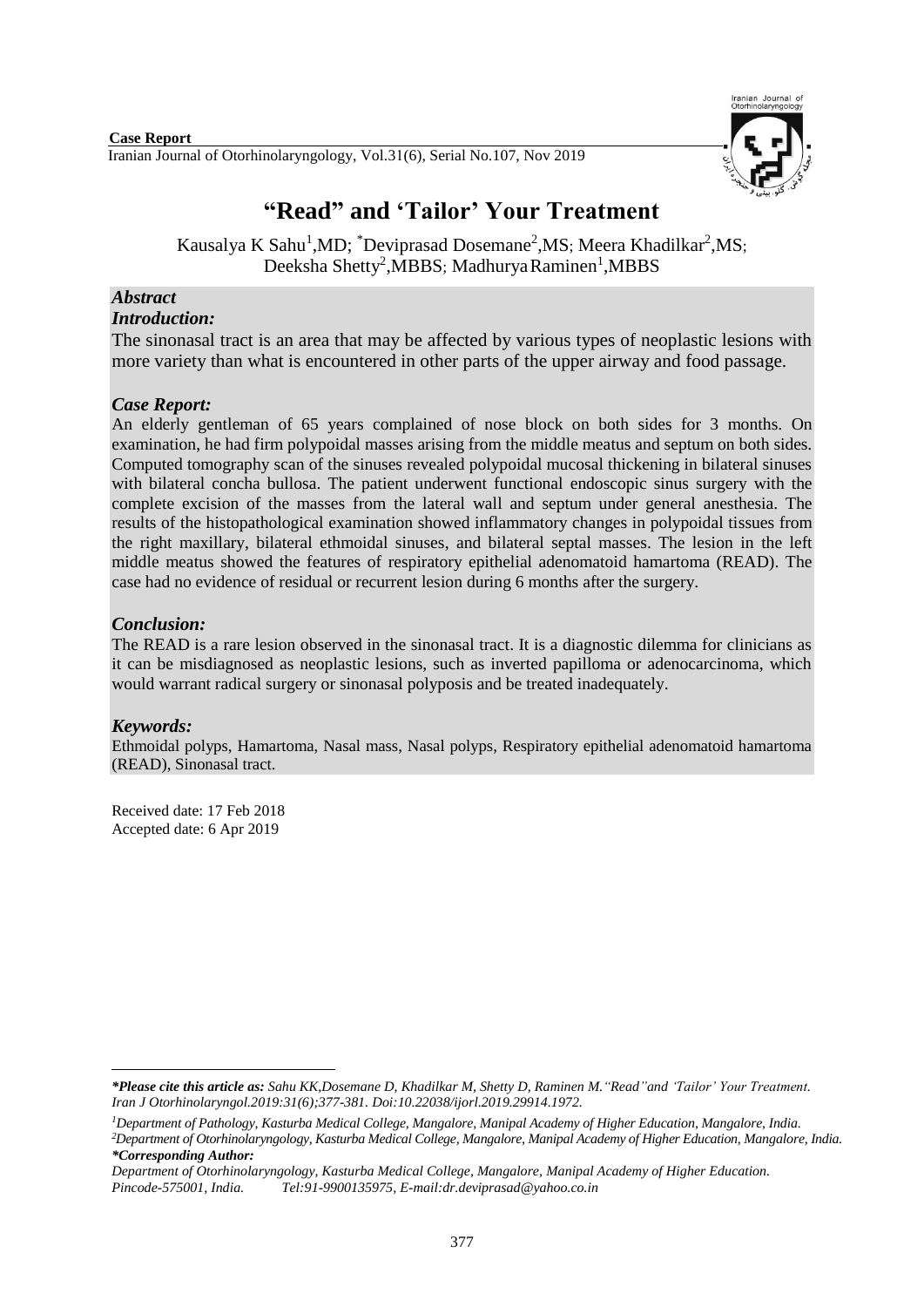#### *Introduction*

The sinonasal tract is an area that may be affected by various types of neoplastic lesions with more variety than what is encountered in other parts of the upper airway and food passage. The common differential diagnosis of sinonasal mass includes benign lesions, such as sinonasal polyps (including ethmoidal and antrochoanal polyps), papillomas, haemangioma, gliomas, dermoids, inverted papillomas, and malignancies (1–3).

#### *Case Report*

An elderly gentleman of 65 years complained of bilateral nasal block and hyposmia for 3 months. He had no previous complaints suggestive of long-standing sinusitis or allergy. There was no history of epistaxis, ocular symptoms or trauma. The patient was a known hypertensive using regular medications with no other comorbid illness. There was no history of nose surgical treatment or paranasal sinus diseases.

No abnormality was observed in the results of routine laboratory investigations. Anterior rhinoscopy showed deviated nasal septum to the right side with polypoidal masses observed in the bilateral nasal cavities arising from middle meatus, and right-side mass was noticed extending inferiorly up to the inferior turbinate. Single sessile mass was observed attached to the septum on each side. The visible part of the mass was firm with smooth surface and nontender and did not bleed on touch on probe test.

The resuls of computed tomography (CT) scan of the sinuses revealed polypoidal mucosal thickening in the bilateral middle meatus, sphenoid sinus, and left frontal sinus. There were bilateral conch a bull OSA, bilateral accessory maxillary ostia, and a globular polypoidal mass attached to the left middle turbinate lying in the middle meatus region (Fig.1).

The patient was operated to achieve the complete excision of the masses from the lateral wall and septum under general anesthesia.

During the surgery, the results of nasal endoscopy confirmed the anterior rhinoscopy findings (Fig. 2), and even the nasopharynx was normal. All the masses from both sides were removed in Toto and sent for histopathological

examination. The globular polypoidal mass attached to left middle turbinate was measured at  $3.5 \times 2.5 \times 0.7$  cm<sup>3</sup> with its base 1.5 cm in length (Fig.3).



**Fig1:** Computed tomography of osteomeatal complex; A) coronal section and B) sagittal section showing globular polypoidal mass attached to left middle turbinate lying in left middle meatus region



Fig 1: A and B – left side of nose, intraoperative findings S: Septum, M: Middle turbinate, L: Lateral wall of nose,\*: Polypoidal mass observed in left middle meatus



**Fig 3:** Gross specimen of mass excised from left middle meatus

On sectioning, the mass was pale brown to pale white in color and covered by mucosa. Cut section showed a cyst measured at 0.4 cm in diameter, along with five pale white circular lesions larger measured at 0.3 cm and smaller measured at 0.1 cm in diameter. Other polypoidal tissues sent from the right middle meatus, left ethmoidal sinus, and septal masses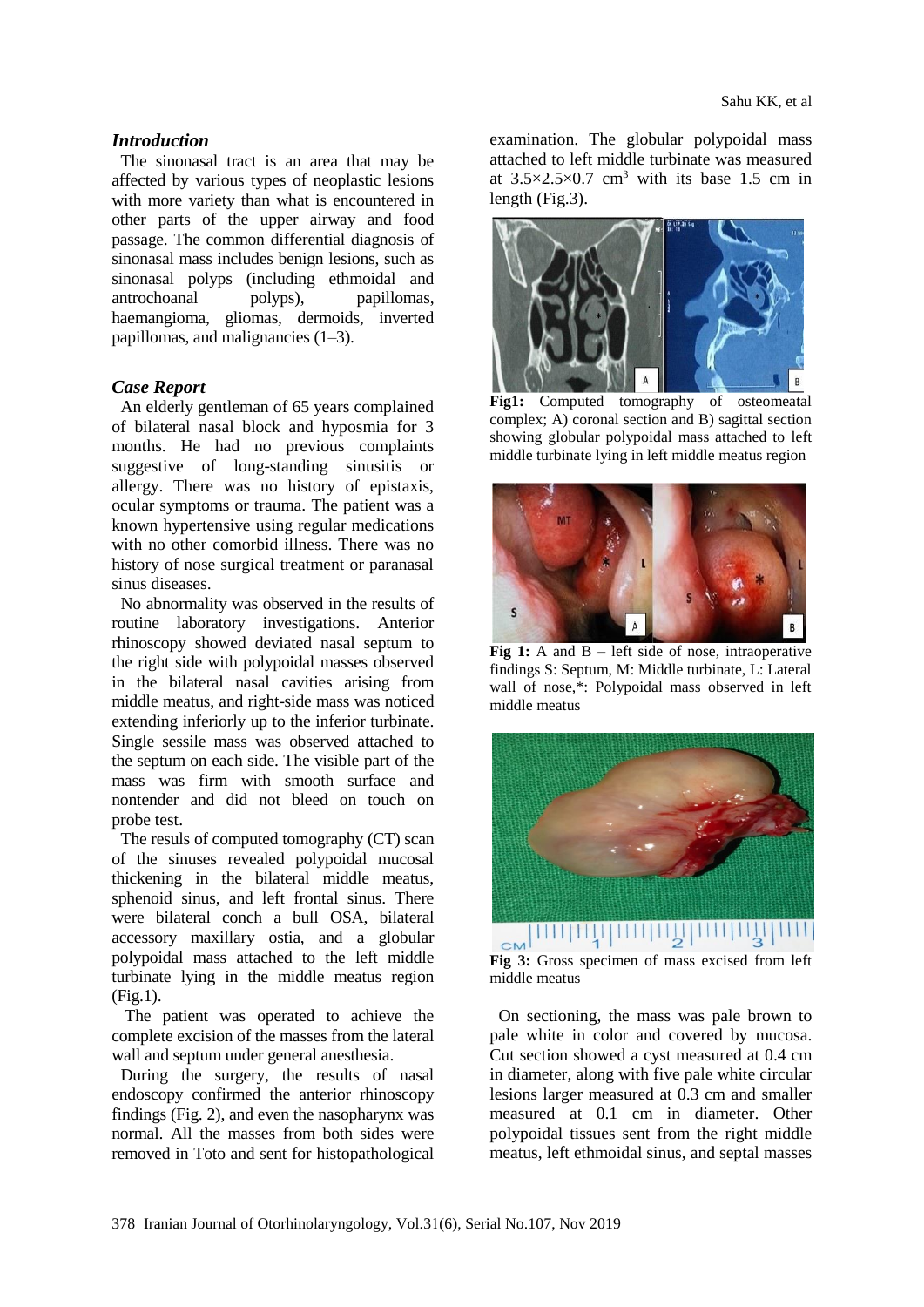were approximately 3×1 cm, and the cut section showed the cyst measured at 0.5 cm with pale brown to white surfaces suggesting the features of inflammatory polyps.

The microscopic finding of the sections from polyp attached to the left middle turbinate showed polypoidal mucosa lined by respiratory epithelium with focal squamous metaplasia. Subepithelium showed edema and chronic inflammatory infiltrate. Hyperplastic seromucinous glands, as well as thick and thin proliferating vessels, were also noted. Many dilated glands lined by respiratory epithelium were observed. Some of the glands were distended with mucin and lined by compressed epithelium. Thick eosinophilic material with chronic inflammatory cells was observed condensed around the glands (Fig.4). The diagnosis was respiratory epithelial adenomatoid hamartoma (READ). The patient had no evidence of recurrent or residual disease during 6 months after the surgery.



**Fig4:** Microscopic picture (H and E stain); A) subepithelium with chronic inflammatory infiltrate with proliferating vessels  $(10\times)$ ; B) hyperplastic seromucinous glands lined by cuboidal epithelium with focal areas of respiratory epithelium in a fibrous stroma ( $40\times$ ); C) magnified picture of respiratory epithelium-lined gland (100×)

#### *Discussion*

Hamartoma was firstly coined in 1904 as tumor-like or primary, nonneoplastic malformations or in-born developmental errors of tissues (4). The READ is a subgroup of hamartoma described for the first time as a specific clinicopathological entity by Wenig and Heffner (1995) with the details of 31 patients (5). They are benign tumors that originate from epithelial surfaces with the components of glands stemming from these epithelia rather than the seromucinous glands.

Hamartomas are extremely rare lesions in the nose and sinuses. They are more common in the lungs, kidneys, liver, spleen, and intestines (1). Hamartomas occur due to the erroneous

development of tissues and can arise from any epithelial surfaces, seromucous gland, fibrous stroma, or vessel (1,2). The hamartoma of the nose and sinuses is very rare, and its subtype READ was described only around 2 decades ago. Sinonasal hamartomas have been recently added and recognized as separate disease entity by the World Health Organization (6)*.*

Hamartomas cannot grow continuously by themselves; therefore, they have no malignant potential (5).

Although there has been more evidence regarding this entity since the first series of 31 cases of READ described by Wenig's other details, such as etiopathogenesis and radiological, as well as clinical characteristic features are still not known (5). About 80% of cases with READ are men from the  $3<sup>rd</sup>$  to  $9<sup>th</sup>$ decade (with the median of  $6<sup>th</sup>$  decade) (1,3-10). No particular agents of etiology have been linked, including tobacco and alcohol consumption, that is similar to the findings of the present study (5). Patients present with nonspecific and vague symptoms, such as nose block, stuffy nose, epistaxis, running nose, and allergic symptoms (11). According to Wenig BM et al., hamartoma in the nose is commonly observed in the posterior septum (5). Endo R et al. described a case with a yellow mass in the left side of the nose touching the nasal floor and partial thinning of hard palate (1).

Delbrouck C et al. described a case of READ in the left nasal cavity arising from behind the middle turbinate from the lateral wall and with nasal polyps in the ethmoid sinus (10). In addition, there are no specific findings in nasal endoscopy to confirm READ. Although preoperative imaging is essential there are not any specific findings in CT or magnetic resonance imaging to differentiate READ and other sinonasal diseases.

The patient in this case report is an elderly male in the  $7<sup>th</sup>$  decade of life with hypertension presenting with nonspecific nasal symptoms with no history of long-standing sinusitis or allergic symptoms. In the evaluation through diagnostic nasal endoscopy, there were firm polypoidal masses in the lateral wall and septum anteriorly on both sides, while the masses described in previous studies arose from the posterior aspect of the septum. The results of CT scans of paranasal sinuses showed the features of chronic sinusitis and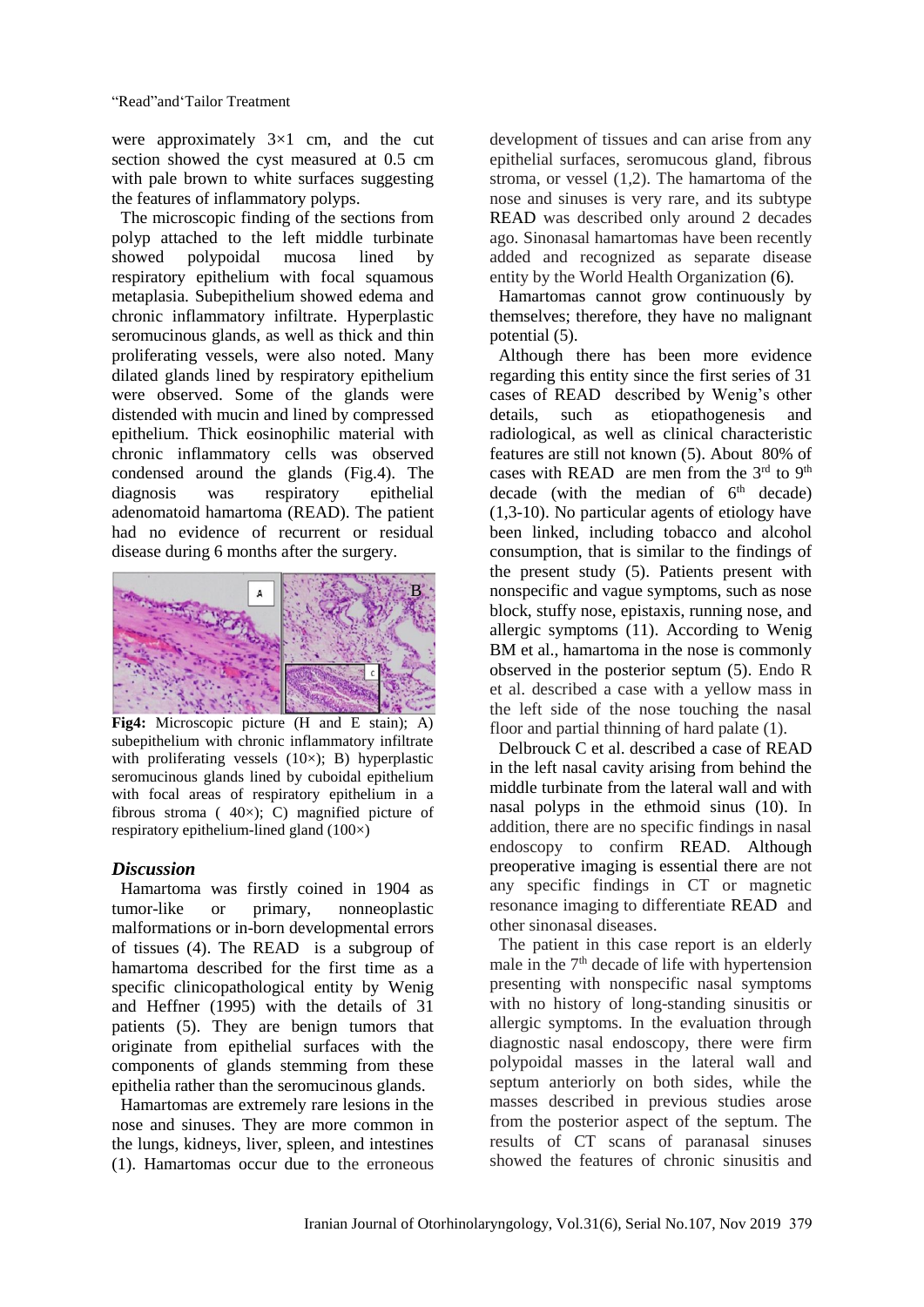polypoidal changes in the bilateral middle meatus. During the surgery, these nasal masses were firm, pale, and polypoidal adherent to the surrounding structures.

How hamartoma develops is still unknown. As READ is sometimes noticed with inflammatory polyps it is speculated that longstanding inflammation can be a cause for that (11). Histological changes mainly consist of proliferating gland-like structure. In areas, the glands arise directly from the epithelial surfaces invaginating into the submucosa. The glands are lined by multi-layered ciliated respiratory epithelium admixed with mucus-producing goblet cells. The hyalinization of stroma and glands enveloped by thick eosinophilic basement membrane are characteristically observed (12). In addition to glandular proliferation, there are extra findings associated with READ, including the alterations of the nasal polyp, hyperplastic and/or (squamous) metaplastic epithelial surfaces, metaplastic bone, inverted papilloma, and solitary fibrous tumor.

On the contrary, molecular profile showing the presence of mean fractional allelic loss of 31% in READ leads to the suspicion that these lesions may represent benign neoplasias rather than hamartomas. On histology, important features are proliferating and accumulating glands and ducts lined by respiratory epithelium without atypical or metaplastic changes (1).

No particular immunohistochemistry staining is available for READ; however, MIB-1 staining may help differentiate hamartoma from neoplasms because neoplasms have more immunoreaction for MIB-1 than hamartomas (1). Differential diagnosis of significance includes sinonasal inflammatory polyp as READ may appear polypoidally.

The fact that READ originates posteriorly from septum is in contrast with the polyps, which arise from the lateral walls of nose noted in the present case. Another differentiating feature of the polyps is that READ tends to be firmer than inflammatory polyps, which is referred by clinicians as being unusual for an inflammatory polyp. Other important differential diagnoses include inverted papilloma, nasopharyngeal angiofibroma, and adenocarcinoma among which the latter two need special attention as they warrant radical surgical intervention in contrast to the treatment

of hamartoma that is completely excised locally (1-3). There is no evidence of recurrent, persistent or progressive diseases observed in previous studies up to the present (9).

### *Conclusion*

Hamartomas and more importantly its subtype READ are extremely rare lesions encountered in the sinonasal tract. Otorhinolaryngologists and pathologists should be aware of this entity as a differential diagnosis of inverted papilloma and adenocarcinoma to avoid misdiagnosing these lesions as actual neoplasia. Thereby subjecting patients to radical operations and misdiagnosing it as chronic sinusitis might lead to suboptimal therapy. The complete local excision of the lesions with histopathological confirmation is important to ensure adequate treatment.

#### *References*

**1.** Endo R, Matsuda H, Takahashi M, Hara M, Inaba H TM. Respiratory epithelial adenomatoid hamartoma in the nasal cavity. Acta Otolaryngol. 2002; (122):398–400.

**2.** Kaneko C, Inokuchi A, Kimitsuki T, Kumamoto Y, Shinokuma A, Natori Y, et al. Huge hamartoma with inverted papilloma in the nasal cavity. Eur Arch Otorhinolaryngol. 1999;256 Suppl 1:S33-7.

**3.** Graeme-Cook F, Pilch BZ. Hamartomas of the nose and nasopharynx. Head Neck. 1992; 14(4): 321–7.

**4.** Albrecht E UH. Uber Hamartome. Verh Dtsch Ges Pathol. 1904;(7):153–7.

**5.** Wenig BM, Heffner DK. Respiratory epithelial adenomatoid hamartomas of the sinonasal tract and nasopharynx: A clinicopathologic study of 31 cases. Ann Otol Rhinol Laryngol. 1995; 104(8): 639–45.

**6.** Stelow EB, Bishop JA. Update from the 4th Edition of the World Health Organization Classification of Head and Neck Tumours : Tumors of the Nasal Cavity , Paranasal Sinuses and Skull Base. Head Neck Pathol. 2017; doi 10.1007/s 12105-017-0791-4.

**7.** Starska K, Lukomski M, Ratyńska M. Rare case of a respiratory epithelial adenomatoid hamartoma of the nasal cavity, maxillary sinus et ethmoid sinuses: a clinicopathologic study. Otolaryngol Pol= Polish Otolaryngol. 2005; 59(3): 421–4.

**8.** Braun H, Beham A, Stammberger H. Respiratorisches epitheliales adenomatoides Hamartom der Nasenhaupthöhle. Laryngo-Rhino